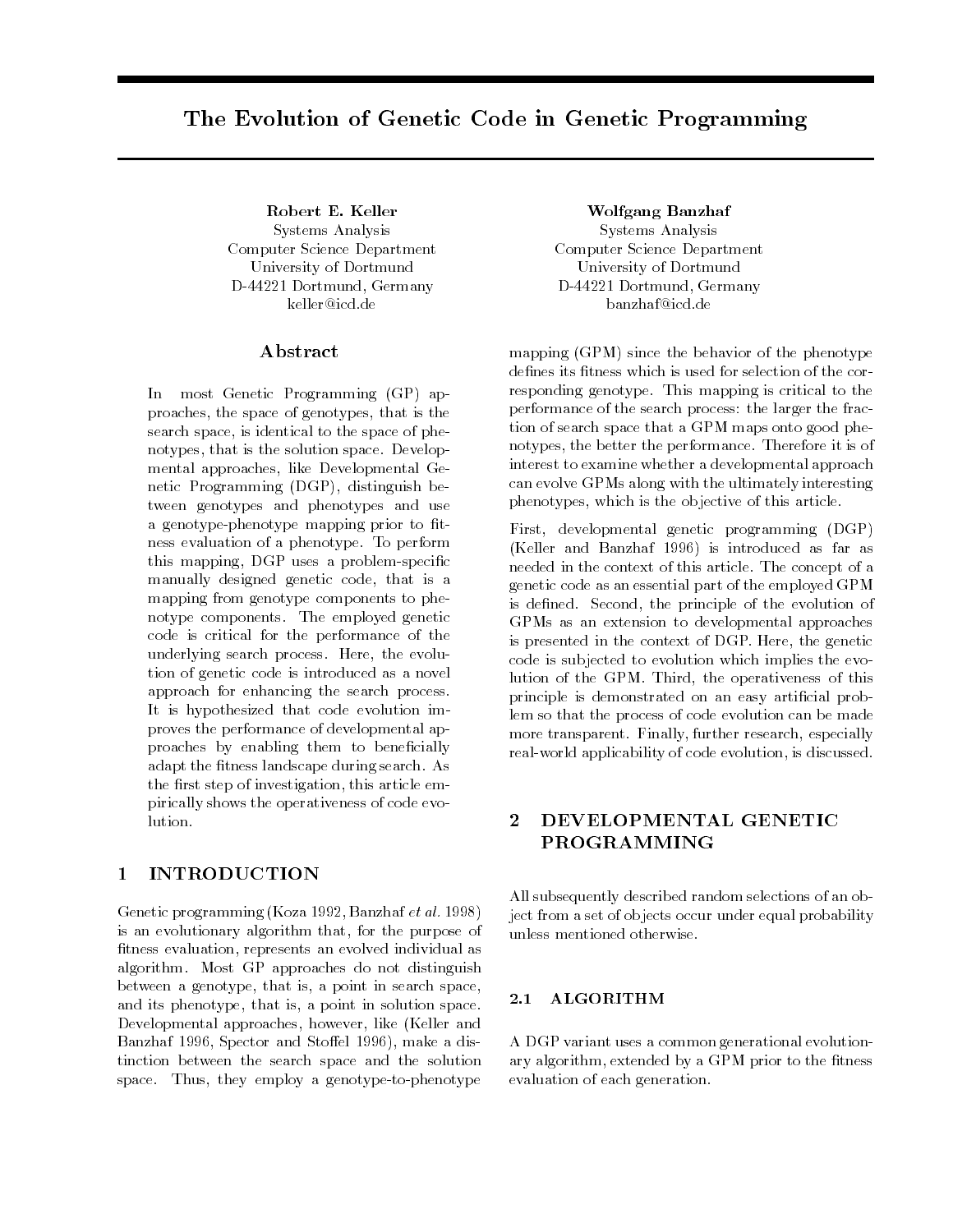#### 2.2 GENOTYPE, PHENOTYPE, GENETIC CODE

The output of a GP system is an algorithm in a certain representation. This representation often is a computer program, that is, a word from a formal language. The representation complies with structural constraints which, in the context of a programming language, are the syntax of that language. DGP produces output compliant with the syntax defined by an arbitrary context-free LALR(1) (look-ahead-leftrecursive, look ahead one symbol) grammar. Such grammars define the syntax of real-world programming languages like ISO-C. A phenotype is represented by a syntactically legal symbol sequence with every symbol being an element of either a function set F or a terminal set <sup>T</sup> that both underlie a geneticprogramming approach. Thus, the solution space is the set of all legal symbol sequences.

A codon is a contiguous bit sequence of  $b > 0$  bits length which encodes a symbol. In order to provide for the encoding of all symbols,  $b$  must be chosen such that for each symbol there is at least one codon which encodes this and only this symbol. For instance, with  $b = 3$ , the codon 010 may encode the symbol a, and 23 symbols at most can be encoded. A genotype is a fixed-size codon sequence of  $n > 0$  codons, like 011 010 000 111 with size  $n = 4$ . By definition, the leftmost codon is codon 0, followed by codon 1 up to  $codon n-1$ .

A genetic code is a codon-symbol mapping, that is, it defines the encoding of a symbol by one or more codons. An example is given below with codon size 3.

| II | <b>L</b> 0.10 | $\mathbf{u}$ | $100 -$ | 101 L L |  |
|----|---------------|--------------|---------|---------|--|
|    |               |              |         |         |  |

#### 2.3 GENOTYPE-PHENOTYPE MAPPING

In order to map a genotype onto a phenotype, the genotype gets transcribed into a raw sequence of symbols, using a genetic code. Transcription scans a genotype, starting at codon 0, ending at codon  $n - 1$ . The genotype 101 101 000 111, for instance, is mapped onto " $\ast \ast a$ " by use of the above sample code.

For the following examples, consider the syntax of arithmetic expressions. A symbol that represents a syntax error at a given position in a given symbol sequence is called illegal, else legal. A genotype is mapped either onto a legal or, in the case of " $* * a$ ", illegal raw symbol sequence. An illegal raw sequence gets repaired according to the syntax, thus yielding a legal symbol sequence. To that end, several repair

algorithms are conceivable. A complex mechanism, called "replacing repair", is presented in (Keller and Banzhaf 1996), which replaces an illegal symbol by a computed legal symbol. A comparatively simple mechanism is introduced here, called "deleting repair". Intron splicing (Watson et al. 1992), that is the removal of genetic information which is not used for the production of proteins, is the biological metaphor behind this repair mechanism. Deleting repair scans a raw sequence and deletes each illegal symbol, which is a symbol that cannot be used for the production of a phenotype, until it reaches the sequence end. If a syntactic unit is left incomplete, like " $a-$ ", it deletes backwards until the unit is complete. For instance, the above sample raw sequence gets repaired as follows: "\* \*  $a/\rightarrow$  \*  $a/\rightarrow a$ ", then a is scanned as a legal first symbol, followed by  $/$  which is also legal. Next, the end of the sequence is scanned, so that " $a$ " is recognized as an incomplete syntactic unit. Backward deleting sets in and deletes  $/$ , yielding the sequence  $a$ , which is legal, and the repair algorithm terminates.

If the entire sequence has been deleted by the repair mechanism, like it would happen with the phenotype  $+ + +$ ", the worst possible fitness value is assigned to the genotype. This is appropriate from both a biological and a technical point of view. In nature, a phenotype not interacting with its environment does not have reproductive success, the latter being crudely modeled by the concept of "fitness" in evolutionary algorithms. In a fixed-generation-size EA, like the DGP variant used for the empirical investigation described here, an individual with no meaning is worthless but may not be discarded due to the fixed generation size. It could be replaced, for instance, by a meaningful random phenotype. This step, however, can be saved by assigning worst possible fitness so it is likely to be replaced by another individual during subsequent selection and reproduction.

The produced legal symbol sequence represents the phenotype of the genotype which has been the input to the repair algorithm. Therefore, theoretically, the GPM ends with the termination of the repair phase. Practically, however, the legal sequence must be mapped onto a phenotype representation that can be executed on the hardware underlying a GP system in order to evaluate the fitness of the represented phenotype. This representation change is performed by the following phases.

Following repair, editing turns the legal symbol sequence into an edited symbol sequence by adding standard information, e.g. a main program frame enclosing the legal sequence. Finally, the last phase of the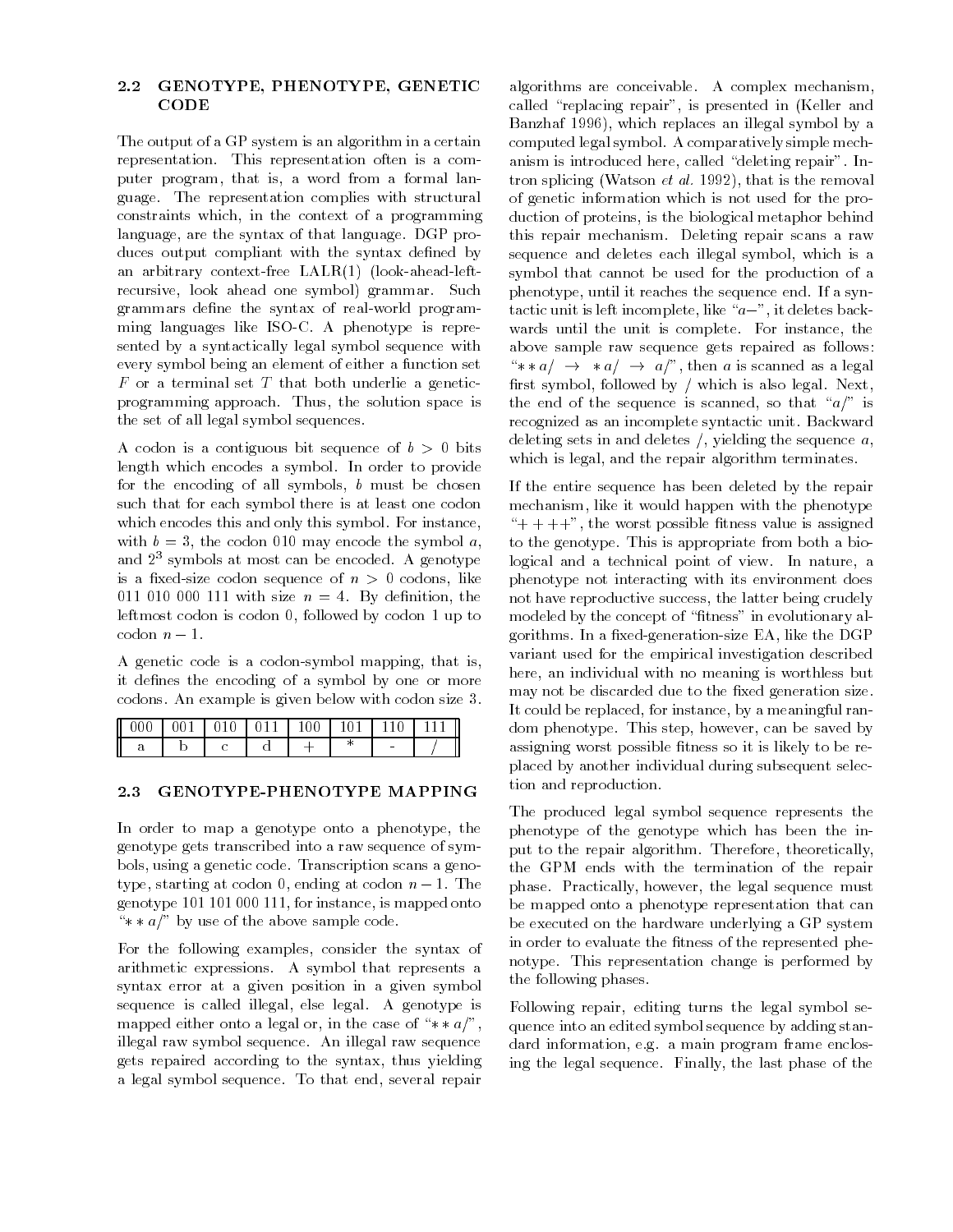mapping, which can be compilation of the edited symbol sequence, transforms this sequence into a machinelanguage program processable by the underlying hard ware. This program is executed in order to evaluate the fitness of the corresponding phenotype. Alternatively, interpretation of the edited symbol sequence can be used for fitness evaluation.

#### 2.4 CREATION, VARIATION, REPRODUCTION, FITNESS AND **SELECTION**

Creation builds a fixed-size genotype as a sequence of  $n = 3.3$ codons random-selected from the codon set. Variation is implemented by point mutation where a randomly selected bit of a genotype is inverted. The resulting mutant is copied to the next generation. Reproduction is performed by copying a genotype to the next generation. An execution probability  $p$  of a reproduction or variation operator designates that the operator is randomly selected from the set of variation and reproduction operators with probability p. An execution probability is also called a rate. Fitness-based tourna ment selection with tournament size two is used in order to select an individual for subsequent reproduction or variation. Adjusted fitness (Koza 1992) is used as fitness measure. Thus, all possible fitness values exist in  $[0, 1]$ , and a perfect individual has fitness value 1.

## 3 GENETIC-CODE EVOLUTION

#### 3.1 BIOLOGICAL MOTIVATION

GPM is a crude metaphor of protein synthesis that produces proteins (phenotype) from DNA (genotype). In molecular biology, a codon is a triplet of nucleic acids which uniquely encodes one amino acid, at most. An amino acid is a part of a protein and thus corresponds to a symbol. Like natural genotypes have evolved, the genetic code has evolved, too, and it has been argued that selection pressure works on code properties necessary for the evolution of organisms (Maeshiro 1997). Since artificial evolution gleaned from nature works for genotypes, the central hypothesis investigated here is that articial evolution works for genetic codes, too, producing such codes that support the evolution of good genotypes.

#### 3.2 TECHNICAL MOTIVATION

In DGP, the semantics of a phenotype is defined by its genotype, the specific code, repair mechanism and semantics of the employed programming language. Especially, different codes mean different genotypic rep-

resentations of a phenotype and therefore different fitness landscapes for a given problem. Finally, certain landscapes differ extremely in how far they foster an evolutionary search. Thus, it is of interest to evolve genetic codes during a run such that the individuals carrying these codes find themselves in a beneficial landscape. This situation would improve the convergence properties of the search process. In order to investigate and analyze the feasibility of code evolution, an extension to DGP has been defined and implemented, which will be described next.

So far, DGP variants used a global code, that is, all genotypes are mapped onto phenotypes by use of the same code. This corresponds to the current situation in organic evolution, where one code, the standard genetic code, is the basis for the protein synthesis of practically all organisms with very few exceptions like mitochondrial protein synthesis.

If evolution is expected to occur on the code level, the necessary conditions for the evolution of any structure must be met. There must exist a structure population, reproduction and variation of the individuals, a fitness measure, and a fitness-based selection of individuals.

A code population can be defined by replacing the global genetic code by an individual code, that is, each individual carries its own genetic code along with its genotype. During creation, each individual could receive a random code. Actually, for the empirical runs, a user-defined code is supplied during creation for experimental reasons to be explained later. An instance random code is shown:

| 000 <sub>1</sub> | $\vert 001 \vert 010 \vert 011 \vert 100 \vert$ |   |   |   | $101$ 110 |   |
|------------------|-------------------------------------------------|---|---|---|-----------|---|
|                  |                                                 | ີ | α | ∽ |           | u |

Note that a code, since it is defined as an arbitrary codon-symbol mapping, is allowed to be redundant with respect to certain symbols. It may map more than one codon onto the same symbol. This is not in contradiction to the role of a code, since also a redundant code can be used for the production of a phenotype. Indeed, redundancy is important, as the empirical results will show.

#### 3.4 VARIATION, REPRODUCTION, CODE FITNESS AND SELECTION

A point code mutation of a code is defined as randomly selecting a symbol of the code and replacing it by a different symbol random-selected from the symbol set. Point code mutation has a certain execution probabil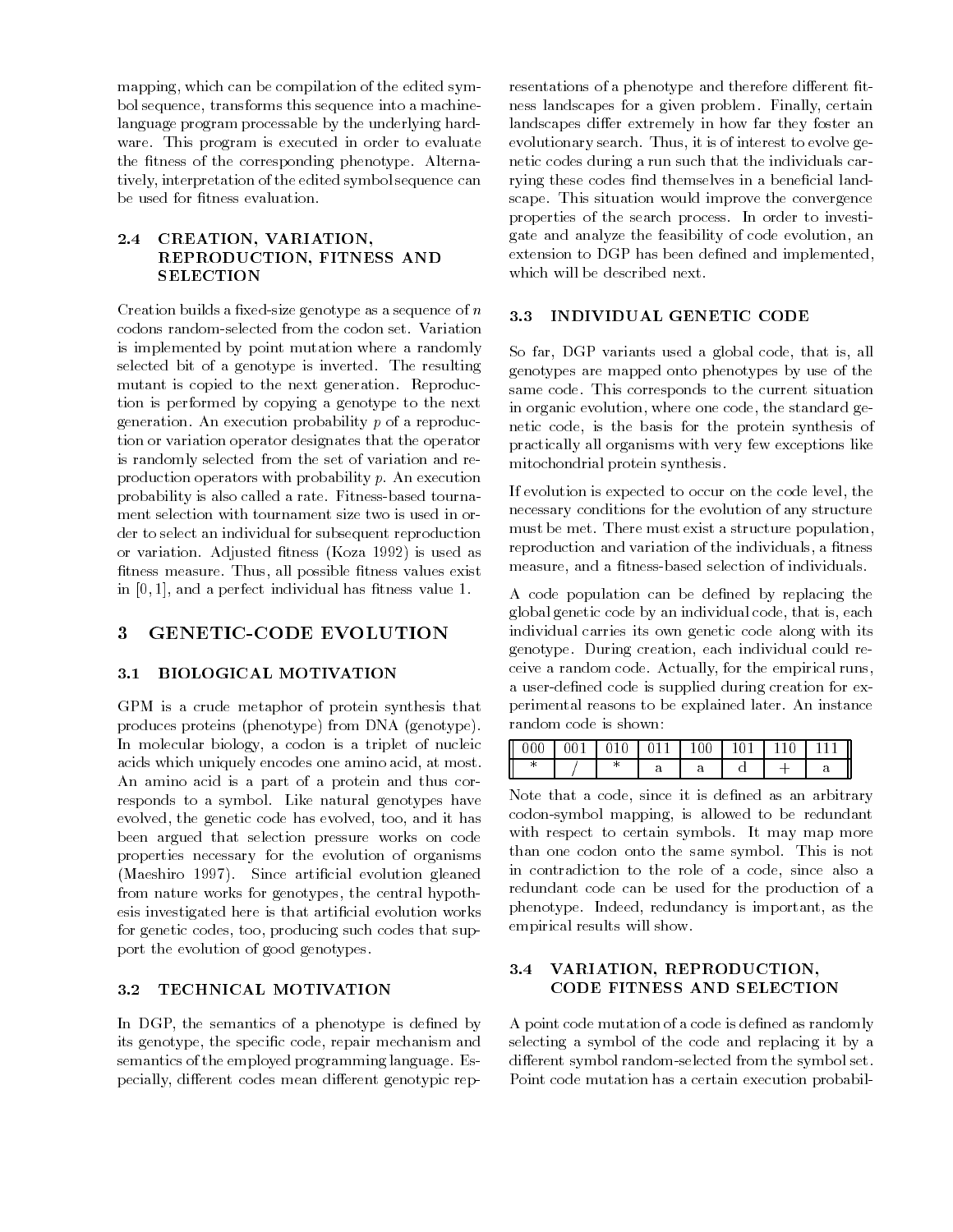ity. Reproduction of a code happens by reproducing the individual that carries the code.

The same goes for selection. This corresponds to a simple concept of "quality" of a code: since a code carried by an individual defines the fitness of the individual's phenotype, this fitness is a naive definition for the fitness of the individual's code. However, the same code, if carried by another individual with a different genotype, is likely to result in a different phenotypical fitness when used for the mapping of the genotype. Thus, a finer measure for code fitness is needed.

For the following empirical investigation in the context of an easy artificial problem, a code-fitness measure based on search space enumeration and the knowledge of a perfect solution is defined. The use of this measure is prohibitive in the face of a real-world problem due to the associated search space size and often unknown existence and structure of a perfect solution. Code fitness of a given code is defined as the fraction of the search space that is mapped on a perfect solution under control of the code and the repair mechanism. For instance, if the search space contains  $2^{12}$  genotypes and a given code maps 200 genotypes on a perfect solution, the code fitness is about 0.05.

#### 4 HYPOTHESIS

The hypothesis to be investigated in this article is that code evolution in terms of code fitness works, that is, the best and average code fitness rise over time.

We argue that, for a certain problem, some individual code W, through a point code mutation, may have gained a higher code fitness than another individual code L. Thus, W has a higher probability than L that its carrying individual has a genotype together with which W yields a good phenotype. Therefore, since selection on individuals is selection on codes, W has a higher probability than L of being propagated over time by reproduction and being subjected to code mutation. If such a mutation results in even higher code fitness, then the argument that worked for W works for W's mutant, and so forth. As a consequence, the average code fitness should rise along with the average individual fitness.

## 5 EMPIRICAL ANALYSIS

A DGP run series using individual genetic codes is performed on an easy articial problem so that code fitness can be computed in acceptable time. In order to test the hypothesis, the means of best and average code fitness and best and average individual fitness

are measured. Also, the frequencies of the symbols occurring in the codes are measured, which allows an observation of code redundancy. Note that it is not an objective of this article to test whether a GP approach using code evolution can solve a problem or whether code evolution enhances the search performance of an approach. For the time being, the objective is to test the hypothesis given in text unit 4, that is, code evolution works, at all.

The problem is a symbolic function regression of a known function on a four-dimensional parameter space. The function is  $f(a, m, v, q) = a * a$ . Three further parameters  $m, v, q$  are introduced for noise generation. All parameter values shall be real-valued and come from [0; 1]. Due to the resulting real-valued fourdimensional parameter space, a fitness case consists of four real input values and one real output value. The training set consists of 100 random-generated fitness cases.

A population size of 50 individuals is chosen for all runs and 50 runs are performed. Each run lasts for exactly 50 generations. These relatively small values seem appropriate considering the simple regression problem. Especially, there is no run termination when a perfect individual is found so that the ongoing code evolution can be measured further until a time-out occurs after the evolution of generation 49.

 ${m, v, q, a, +, *,-, /}$  serves as symbol set so that the shortest perfect phenotype " $a * a$ " can be represented. 3-bit codons are used which implies that a code maps  $2<sup>3</sup>$  codons. As there are 8 symbols in the symbol set, the code space contains  $8^8$  or approximately  $10^{7.2}$ codes, including 8! codes with no redundancy. Genotype size 4 is chosen, so that the only perfect phenotype that can be evolved in the described setup is " $a * a$ ". As the codon size equals 3, the search space contains  $2^{4*3}$  or approximately  $10^{3.61}$  individuals, so that the codon space is signicantly larger than the genotype space. This is beneficial with respect to the empirical focus since we concentrate on code evolution.

The execution probabilities are 0.6 for reproduction, 0.32 for point mutation, and 0.08 for point code mutation. Note that the individual mutation rate is over 50 percent of the reproduction rate and point code mutation is only 25 percent of the individual mutation rate. This has been set to allow the DGP system to evolve the slower changing codes by use of several different individuals that carry the same code, like genotypes are evolved by use of several different fitness cases. We hypothesize that these differing time scales are needed by the evolutionary learning process to distinguish between genotypes and codes.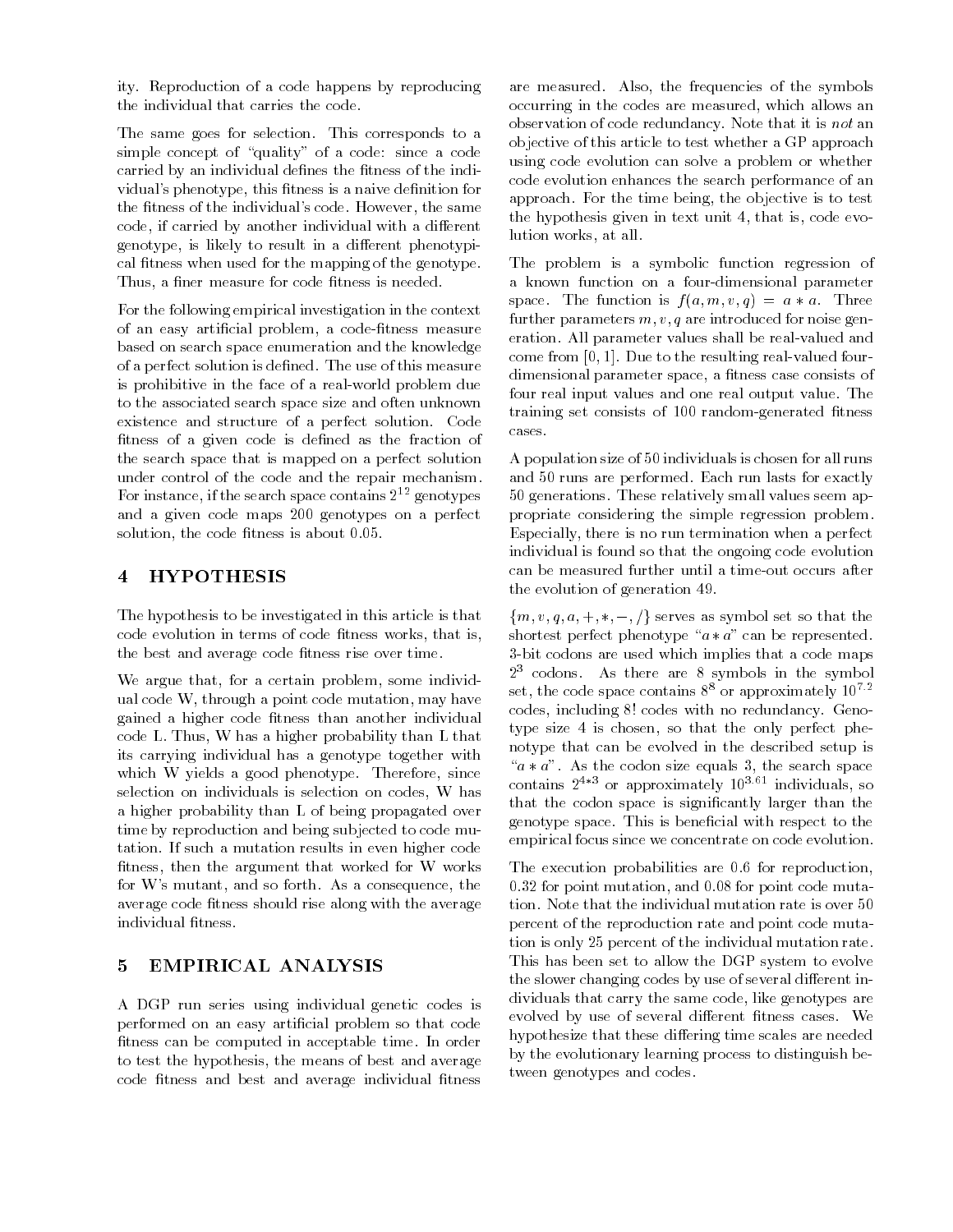

Figure 1: Top down the curves show the progression of the mean best fitness, mean average fitness, mean best code fitness, mean average code fitness on a logarithmic fitness scale.

The codes of the individuals of an initial generation are not randomly created but set such that each codon encodes the symbol  $\left(-\right)$ . This way, all initial codes are identical and have code fitness zero as there is no possible genotype in the search space that gets mapped onto the perfect phenotype " $a * a$ " by deleting repair. On the contrary, all initial genotypes get mapped onto the same raw sequence " $---$ " which results in the worst possible individual fitness, that is  $0$ , for the associated phenotypes. That way, no initial code has a selective advantage over another code, and the same goes for all initial genotypes. Additionally, genotype evolution and the hypothesized code evolution start under worst possible conditions.

#### 6 RESULTS AND DISCUSSION

Subsequently, "mean" refers to a value averaged over all runs, while "average" designates a value averaged over all individuals of a given generation.

Top down, figure 1 shows the progression of the mean best fitness, mean average fitness, mean best code fitness, and mean average code fitness on a logarithmic fitness scale. As explained, the resulting individual fitness and code fitness values are zero in generation 0. Thus, due to the logarithmic fitness scale, the two individual-fitness graphs start at generation 1, as  $log(0)$  is not defined. Both curves rise, indicating convergence of the search process.

Convergence is slowed by the combination of tourna ment selection, which is not an elitist selection vari-



Figure 2: The mean coupled fitness is shown.

ant, and of the high individual mutation rate in relation to the reproduction rate. Due to this combination, evolved good individuals may get lost again before they reproduced sufficiently to get propagated by selection and reproduction. The loss of evolved perfect individuals is observed in the experiments.

Due to the small code mutation rate, the two code fitness curves start later, at generation 2. Convergence can be observed, supporting the hypothesis that code evolution works in principle.

The question is raised if better individuals tend to have better codes and vice versa. To approach this topic, coupled fitness is defined as the product of the fitness and the code fitness of an individual. In the cases of bad individuals having bad code and bad individuals having good code, averaged coupled fitness is low. Only in the case of individual and code quality rising together, averaged coupled fitness rises. Figure 2 illustrates the coupled-fitness progression. The rising graph indicates that indeed better individuals tend to have better codes, backing the hypothesis that code evolution works by propagation of those codes that de fine better individuals which in turn propagate their codes.

Figure 3 illustrates the progression of the mean symbol frequency in the code population over time. The initially high frequency of the minus signs declines as other symbol frequencies rise during exploration of the code search space. Finally, the relatively high frequencies for the symbols  $a$  and  $*$ , composing the perfect phenotype, emerge. Especially, more and more codes become redundant on symbol  $a$ , which prevails in the perfect phenotype, which can be seen from the mean frequency 1.5 for  $a$  in generation 49. Put differently,